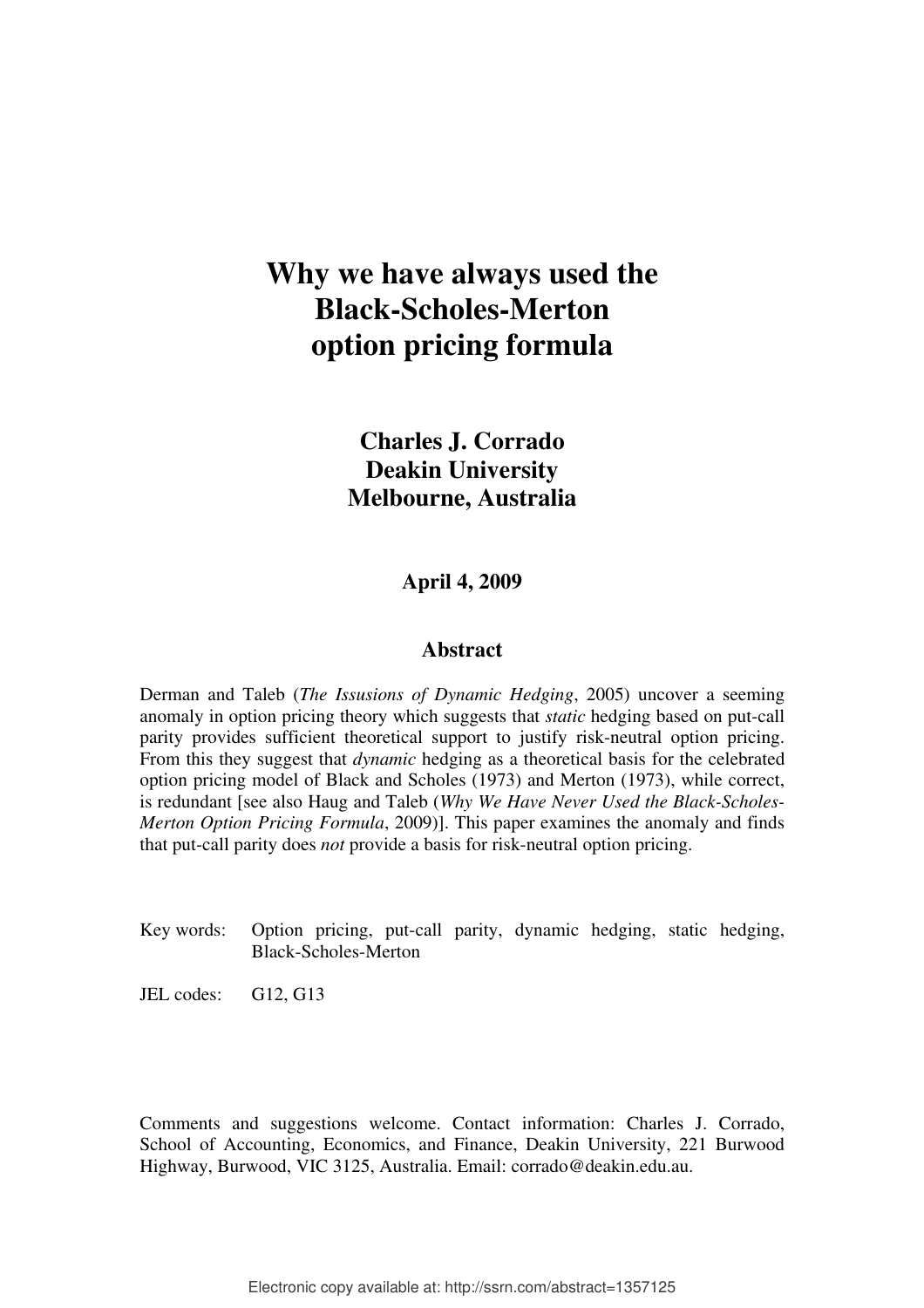# **Why we have always used the Black-Scholes-Merton option pricing formula**

## **Abstract**

Derman and Taleb (*The Issusions of Dynamic Hedging*, 2005) uncover a seeming anomaly in option pricing theory which suggests that *static* hedging based on put-call parity provides sufficient theoretical support to justify risk-neutral option pricing. From this they suggest that *dynamic* hedging as a theoretical basis for the celebrated option pricing model of Black and Scholes (1973) and Merton (1973), while correct, is redundant [see also Haug and Taleb (*Why We Have Never Used the Black-Scholes-Merton Option Pricing Formula*, 2009)]. This paper examines the anomaly and finds that put-call parity does *not* provide a basis for risk-neutral option pricing.

### **1. Introduction**

 $\overline{a}$ 

Since inception, the option pricing model of Black and Scholes (1973) and Merton (1973) has been aptly celebrated as a landmark development in financial economics. Their contribution is normally represented by their famous formula, though it is often thought to be misrepresented since similar formulas existed before 1973. In this view, the true achievement of Black-Scholes-Merton lies in their arbitrage-free, risk-neutral option pricing model based on dynamically hedging an option against its underlying security. However, even for algebraically identical formulas from the pre-Black-Scholes-Merton era the resemblance is superficial.<sup>[1](#page-1-0)</sup> The Black-Scholes-Merton formula is distinguished by its origin within their dynamic hedging paradigm.

Recent debate criticizes their dynamic hedging paradigm. In particular, Derman and Taleb (2005) and Haug and Taleb (2009) make two distinct arguments in a critique of dynamic hedging à la Black-Scholes-Merton: 1) dynamic hedging is not feasible with sufficient precision to offer realistic empirical support for Black-Scholes-Merton option pricing theory, and 2) dynamic hedging is theoretically redundant since putcall parity already provides a theoretical basis for risk-neutral option pricing. The former argument is not addressed in this paper. There is already a large literature on this topic.<sup>[2](#page-1-1)</sup> The latter argument regarding put-call parity as a theoretical basis for riskneutral option pricing is the focal issue addressed here.

This paper proceeds as follows: we first review the argument in Derman and Taleb (2005) that put-call parity provides sufficient support to justify risk-neutral option pricing, thereby making dynamic hedging redundant. Next, we dissect the underlying structure of put-call parity to expose two constituent parity conditions that reveal a

<span id="page-1-0"></span><sup>&</sup>lt;sup>1</sup> See, for example, Boness (1964), who *assumes for convenience* that investors in puts and calls are indifferent to risk.

<span id="page-1-1"></span> $2^2$  A partial sampling might include Bakshi, Cao and Chen (1997), Bossaerts and Hillion (1997), Boyle and Vorst (1992), Çetin et al. (2006), Constantinides and Zariphopoulou (1999), Dumas, Fleming and Whaley (1998), Figlewski (1989), Galai (1983), Leland (1985), and Li and Pearson (2007).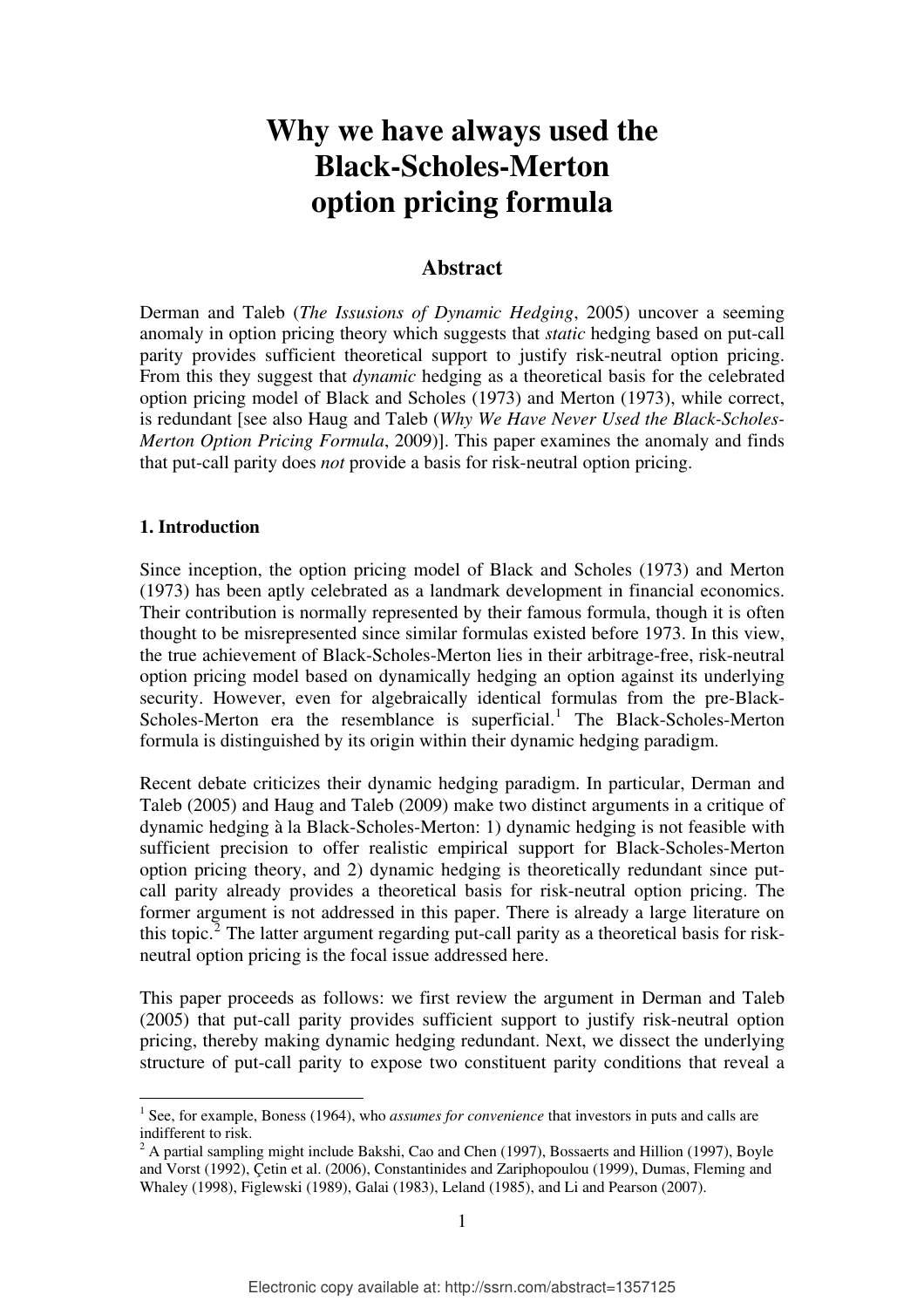clear distinction between put-call parity and risk-neutral option pricing. In the following section we draw on Margrabe (1978) and generalize the discussion to include options to exchange assets. We subsequently discuss the relevance of the current discussion to formulas for the expected holding period return of an option derived in Rubinstein (1984). Finally, in the last section we state our conclusion.

#### **2. Put-call parity and risk-neutral option pricing à la Derman and Taleb (2005)**

Derman and Taleb (2005) suggest that a static hedging strategy based on put-call parity is sufficient to justify risk-neutral option pricing. Their argument challenges the importance of the contribution made by Black and Scholes (1973) and Merton (1973) and proceeds essentially as presented immediately below.

Let put-call parity be represented in the form shown in equation (1), where  $C(S_0, K, T)$  and  $P(S_0, K, T)$  denote standard European call and put options, respectively, with strike price  $K$ , time to expiration  $T$ , current price of a nondividend paying security  $S_0$ , and where *r* denotes the riskless interest rate.<sup>[3](#page-2-0)</sup>

$$
C(S_0, K, T) - P(S_0, K, T) = S_0 - e^{-rT} K
$$
\n(1)

Actuarial price formulas for European call and put options on a non-dividend paying security are stated in equation  $(2)$ , where  $g$  is the expected growth rate of the underlying security price and  $k$  is the rate used to discount expiration date payoffs for both options.

$$
C(S_0, K, T) = e^{-kT} \left( S_0 e^{sT} N(d) - KN\left(d - \sigma\sqrt{T}\right) \right)
$$
  
\n
$$
P(S_0, K, T) = e^{-kT} \left( KN\left(-d + \sigma\sqrt{T}\right) - S_0 e^{sT} N\left(-d\right) \right)
$$
  
\n
$$
d = \frac{\ln(S_0/K) + \left(g + \sigma^2/2\right)T}{\sigma\sqrt{T}}
$$
\n(2)

Substituting the actuarial call and put option prices from equation (2) into the put-call parity condition in equation (1) yields equation (3).

$$
S_0 e^{(s-k)T} N(d) - e^{-kT} K N\left(d - \sigma \sqrt{T}\right)
$$
  
-  $e^{-kT} K N\left(-d + \sigma \sqrt{T}\right) + S_0 e^{(s-k)T} N(-d) = S_0 - e^{-rT} K$  (3)

Equation (3) reveals that the requirement of mutual consistency between the put-call parity condition in equation (1) and the call and put option price formulas in equation (2) dictates that both the discount rate  $k$  and the growth rate  $g$  be equal to the riskless rate r. With these equalities, i.e.,  $k = g = r$ , the call and put prices in equation (2) are equivalent to the corresponding Black-Scholes-Merton formulas. On

<span id="page-2-0"></span><sup>&</sup>lt;sup>3</sup> Stoll (1969) is a widely cited reference on put-call parity.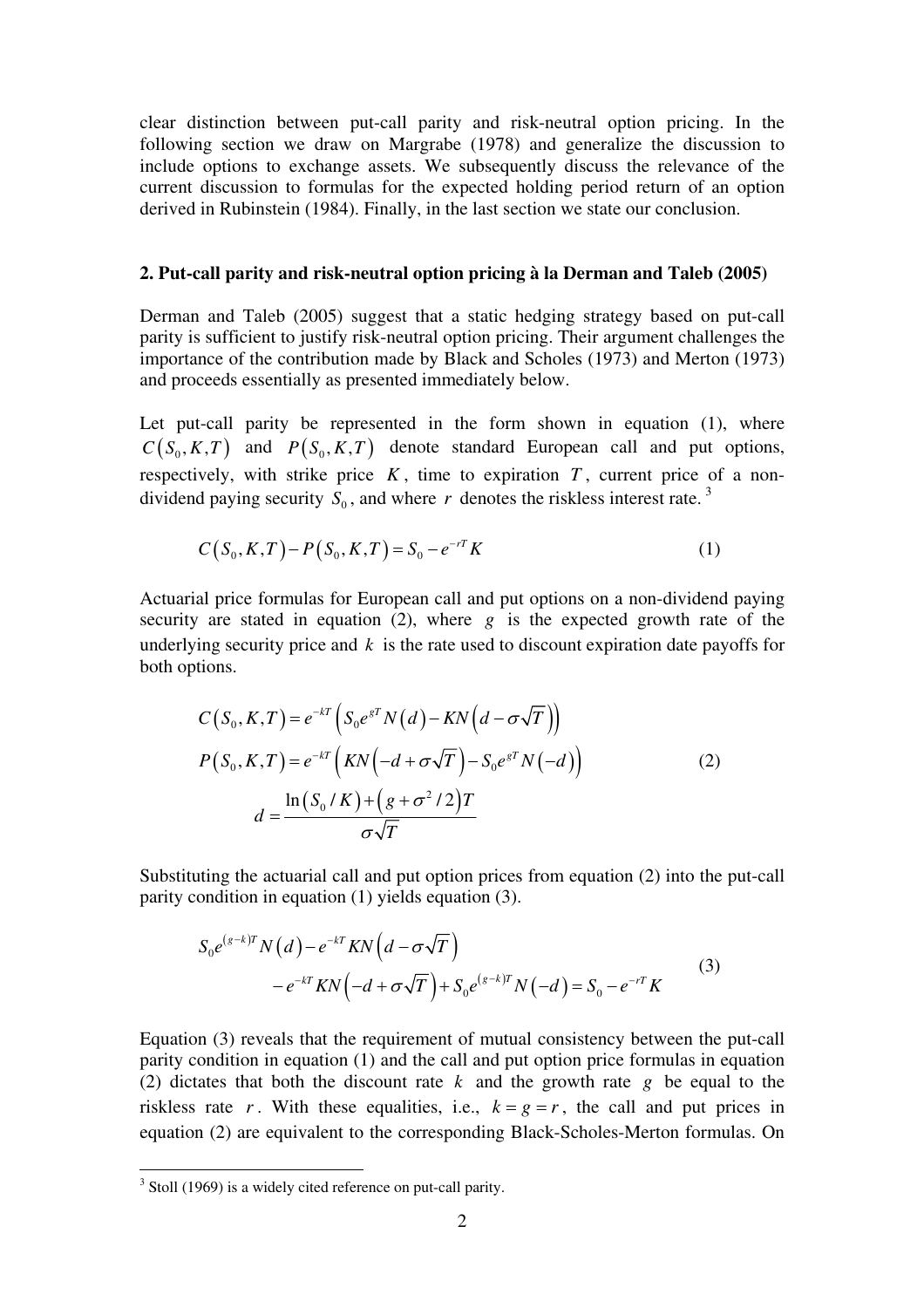this basis, Derman and Taleb (2005) conclude that put-call parity is sufficient for riskneutral option pricing. Their argument is remarkably simple. But is it correct?

Ruffino and Treussard (2006) opine otherwise. They suggest that a single nonstochastic discount rate both for both the call and the put is inconsistent with asset pricing theory. They also point out that allowing different discount factors for the call and the put does not alleviate the inconsistency with put call parity.<sup>[4](#page-3-0)</sup> This point is acute, as is easily demonstrated. Let  $k_c$  and  $k_p$  denote separate discount rates for the call option and the put option. Insertion into equation (3) yields the expression shown immediately below, which reveals that allowing different put and call discount rates exacerbates the inconsistency with put-call parity.

$$
S_0 e^{(g-k_C)T} N(d) - e^{-k_C T} K N\left(d - \sigma\sqrt{T}\right)
$$
  
-  $e^{-k_P T} K N\left(-d + \sigma\sqrt{T}\right) + S_0 e^{(g-k_P)T} N(-d) = S_0 - e^{-rT} K$ 

The argument in Derman and Taleb (2005) depends crucially on restricting the call and put option price formulas in equation  $(2)$  to a single discount rate  $k$ . At first glance this seems natural, so accustomed are we to thinking within the risk-neutral paradigm. Of course, *after* publication of Black and Scholes (1973) and Merton (1973) the use of only a riskless discount rate to price options is a direct consequence of their dynamic hedging paradigm. But without the benefit of dynamic hedging à la Black-Scholes-Merton the assumption of a single discount rate is *ad hoc*.

To see why, consider the experiment of modifying the call and put option pricing formulas in equation (2) so as to contain two discount rates,  $h$  and  $k$ , where the discount rate  $k$  applies to the underlying security and the discount rate  $h$  applies to the strike price. In this case, we obtain the actuarial call and put option pricing formulas shown in equation (4).

$$
C(S_0, K, T) = S_0 e^{(g-k)T} N(d) - e^{-hT} KN\left(d - \sigma\sqrt{T}\right)
$$
  
\n
$$
P(S_0, K, T) = e^{-hT} KN\left(-d + \sigma\sqrt{T}\right) - S_0 e^{(g-k)T} N(-d)
$$
  
\n
$$
d = \frac{\ln(S_0/K) + (g + \sigma^2/2)T}{\sigma\sqrt{T}}
$$
\n(4)

Substituting the call and put option prices specified in equation (4) above into the putcall parity condition in equation (1) yields equation (5) immediately below.

<span id="page-3-0"></span> 4 "In particular, the use of a non-stochastic discount rate, *k*, common to both the call and the put options is inconsistent with modern equilibrium capital asset pricing theory. Correspondingly, the use of valid discount factors—stochastic and different for the call and the put—would not allow Derman and Taleb to combine their 'actuarial' formulas, match the resulting expression with the forward price and still obtain the Black–Scholes formula. (Ruffino and Treussard, 2006, p.366)"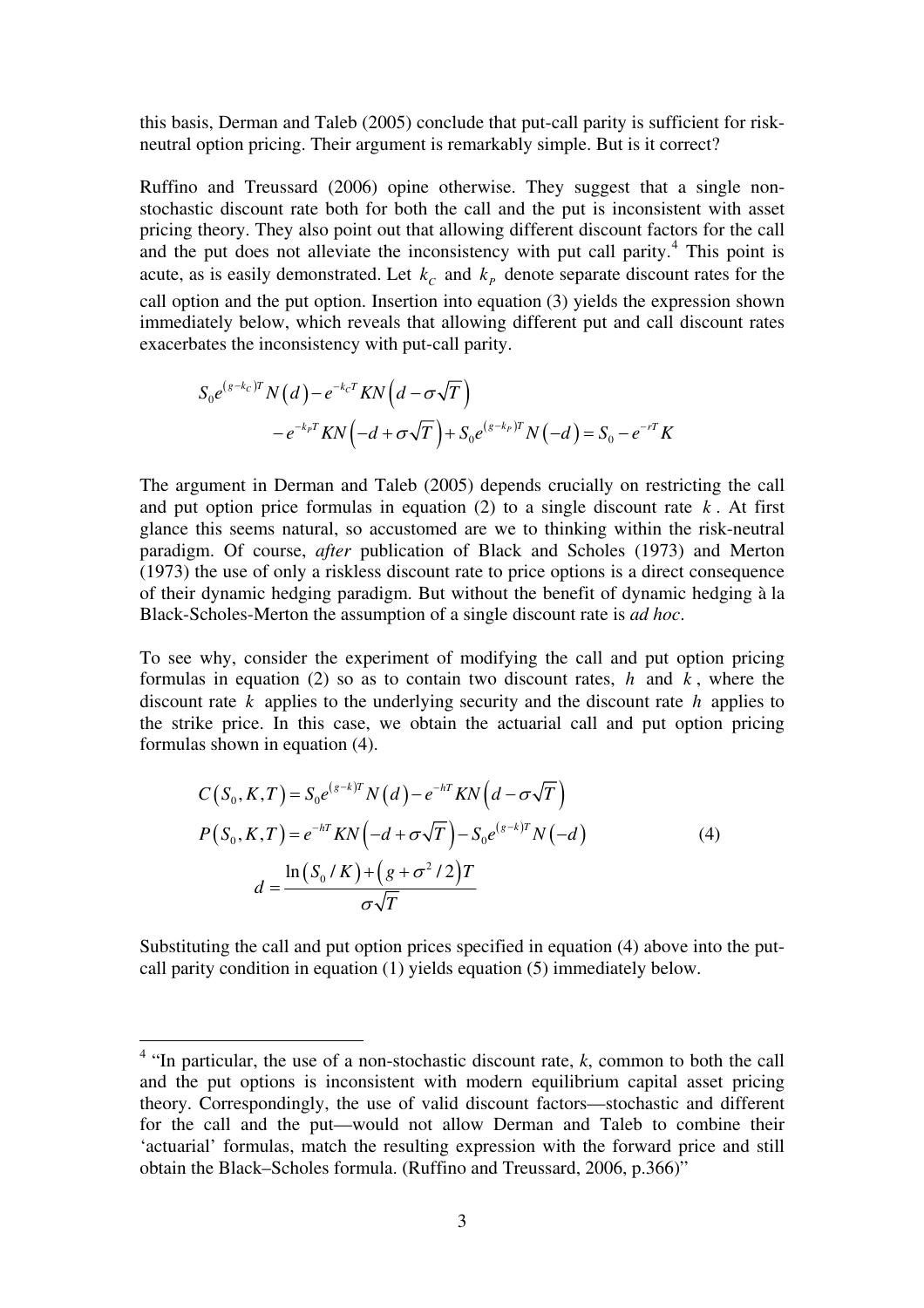$$
S_0 e^{(s-k)T} N(d) - e^{-hT} K N\left(d - \sigma \sqrt{T}\right)
$$
  
-  $e^{-hT} K N\left(-d + \sigma \sqrt{T}\right) + S_0 e^{(s-k)T} N(-d) = S_0 - e^{-rT} K$  (5)

Equation (5) reveals that the call and put option prices in equation (4) are only consistent with put-call parity in equation (1) when two conditions are jointly satisfied, 1) the discount rate for the underlying security is equal to its growth rate, i.e.,  $k = g$ , and 2) the discount rate for the strike price is equal to the growth rate of a riskless discount bond, i.e.,  $h = r$ . Importantly, it is *not* a requirement in equation (5) that the discount rate  $k$  for the underlying security be equal to the riskless rate  $r$  for consistency with put-call parity.

Derman and Taleb (2005) make the implicit assumption *a priori* that the discount rates  $h$  and  $k$  are one in the same. This leads them to conclude that put-call parity provides sufficient support for risk-neutral option pricing, thereby appearing to render dynamic hedging redundant. But with different discount rates  $h$  and  $k$  for the strike price and security price, respectively, their argument unravels.

#### **3. Dissecting put-call parity**

To see why, we must dissect put-call parity by drawing attention to the fact that standard European call and put options each contain two separate options. First, the call option  $C(S_0, K, T)$  contains: 1) an asset-or-nothing binary call denoted by  $AC(S_0, K, T)$ , and 2) a strike-or-nothing binary call denoted by  $KC(S_0, K, T)$ . At option expiration, a long position in the asset-or-nothing binary call has the payoff  $S_{\tau} \times I(S_{\tau} > K)$ , where  $I(x)$  is a zero-one indicator of the event *x*. Similarly, a short position in the strike-or-nothing binary call has the payoff  $-K \times I(S_T > K)$ . In combination, these long and short positions constitute a standard European call option as shown in equation (6).

$$
C(S_0, K, T) = AC(S_0, K, T) - KC(S_0, K, T)
$$
\n(6)

Second, the put option  $P(S_0, K, T)$  contains: 1) a strike-or-nothing binary put denoted by  $\mathit{KP}(S_0, K, T)$ , and 2) an asset-or-nothing binary put denoted by  $AP(S_0, K, T)$ . At option expiration, a long position in the strike-or-nothing binary put has the payoff  $K \times (1 - I(S_T > K))$  and a short position in the asset-or-nothing binary put has the payoff  $-S_T \times (1 - I(S_T > K))$ . Together, these long and short positions constitute a standard European put option as shown in equation (7).

$$
P(S_0, K, T) = KP(S_0, K, T) - AP(S_0, K, T)
$$
\n(7)

Substituting the asset-or-nothing and strike-or-nothing call and put options identified immediately above into the put-call parity condition in equation (1) reveals that put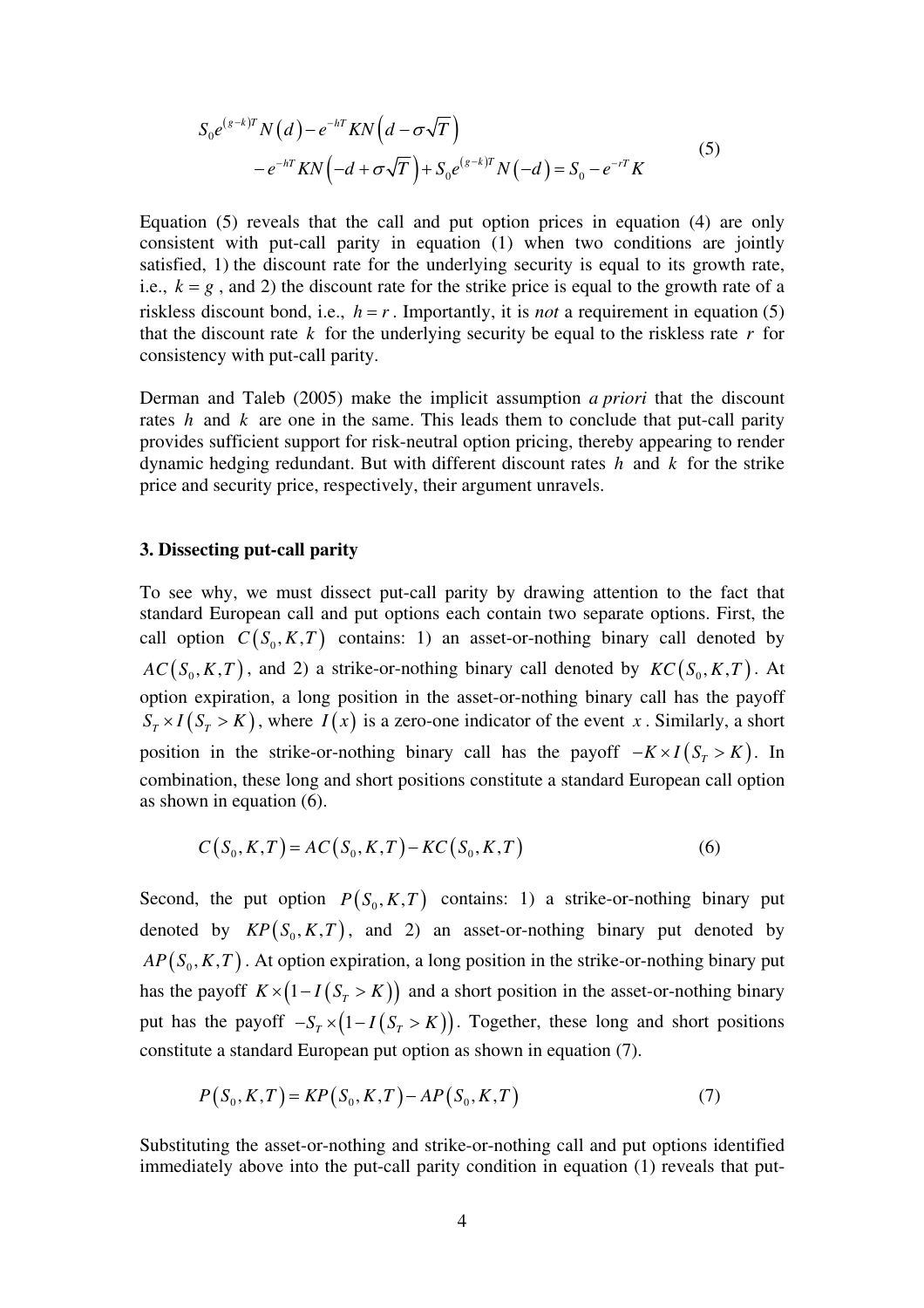call parity is actually a combination of two distinct parity conditions: 1) asset-ornothing put-call parity, and 2) strike-or-nothing put-call parity. These two distinct parity conditions are stated in equation (8) below.

$$
AC(S_0, K, T) + AP(S_0, K, T) = S_0
$$
  
\n
$$
KC(S_0, K, T) + KP(S_0, K, T) = e^{-rT} K
$$
\n(8)

Expressed as an actuarial formula, the asset-or-nothing put-call parity condition is,

$$
S_0 e^{(s-k)T} N(d) + S_0 e^{(s-k)T} N(-d) = S_0
$$
  

$$
d = \frac{\ln(S_0/K) + (g + \sigma^2/2)T}{\sigma\sqrt{T}}
$$
(9)

The asset-or-nothing parity condition in equation (9) requires that the growth rate *g* be equal to the discount rate  $k$ , but is agnostic regarding the discount rate  $h$ .

Expressed as an actuarial formula, the strike-or-nothing put-call parity condition is,

$$
e^{-hT}KN\left(-d+\sigma\sqrt{T}\right)+e^{-hT}KN\left(d-\sigma\sqrt{T}\right)=e^{-rT}K
$$

$$
d=\frac{\ln\left(S_0/K\right)+\left(g+\sigma^2/2\right)T}{\sigma\sqrt{T}}
$$
(10)

The strike-or-nothing parity condition in equation (10) requires that the discount rate *h* be equal to the riskless rate *r* , but is agnostic regarding the discount rate *k* .

The dissection of put-call parity above reveals that the discount rates  $k$  and  $h$ corresponding to the security price and strike price, respectively, are determined separately by the underlying parity conditions stated in equations (9) and (10). Nothing in the original put-call parity condition imposes equality on the discount rates  $k$  and  $h$ .

Call and put option prices satisfying the asset-or-nothing and strike-or-nothing parity conditions  $k = g$  and  $h = r$ , respectively, are stated in equation (11) below. These are correct option prices *outside* the risk-neutral realm of Black-Scholes-Merton.

$$
C(S_0, K, T) = S_0 N(d) - e^{-rT} KN(d - \sigma \sqrt{T})
$$
  
\n
$$
P(S_0, K, T) = e^{-rT} KN(-d + \sigma \sqrt{T}) - S_0 N(-d)
$$
  
\n
$$
d = \frac{\ln(S_0/K) + (k + \sigma^2/2)T}{\sigma \sqrt{T}}
$$
\n(11)

Equality of the discount rate  $k$  with the riskless rate  $r$  is not necessary for the call and put option prices in equation (11) to satisfy put-call parity. Risk-neutral option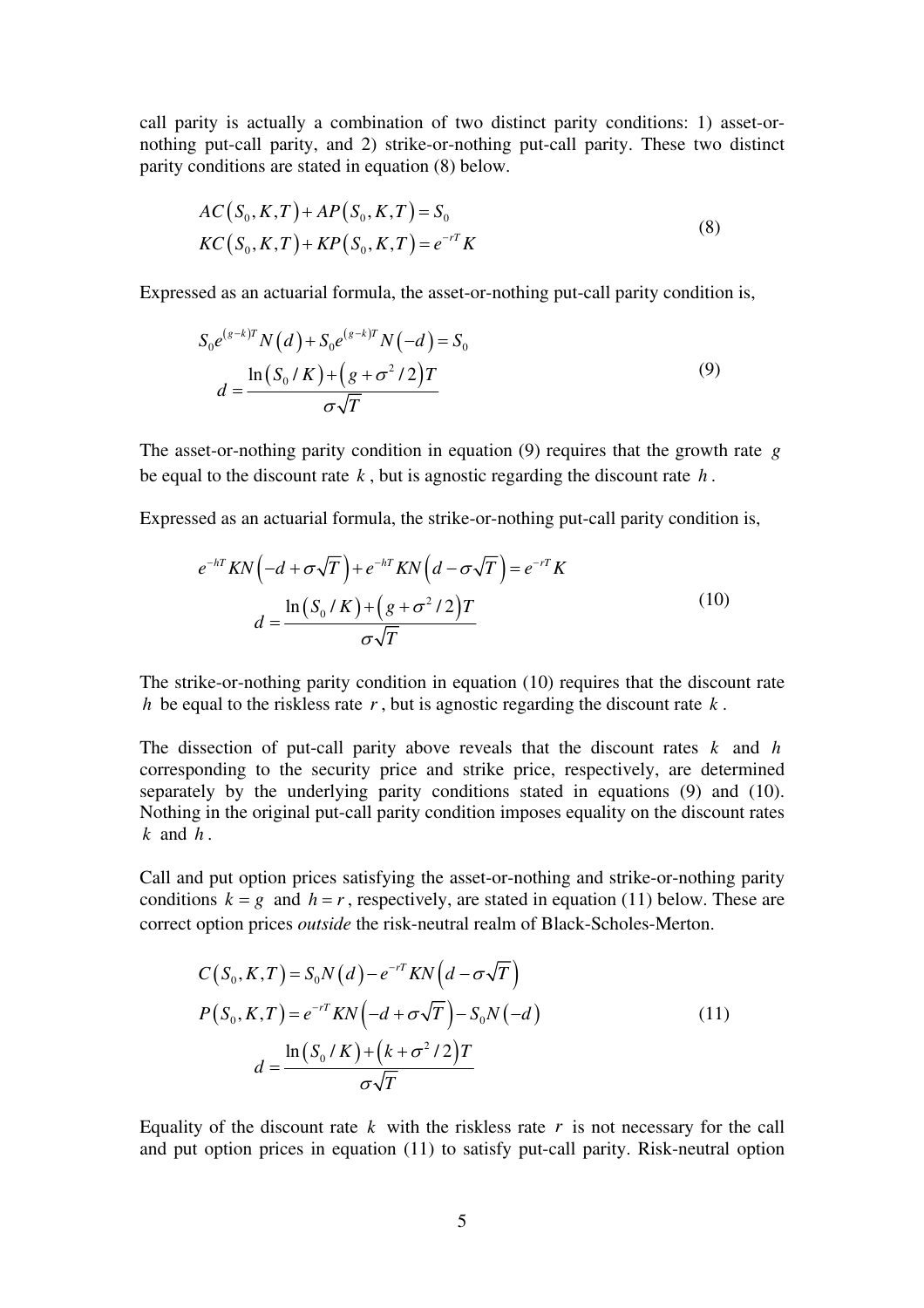pricing  $\hat{a}$  la Black-Scholes-Merton replaces the discount rate  $k$  with the riskless rate *r* . Put-call parity does not do this.

At this point it is worth noting that by setting  $k = g$  in equation (2) above we obtain the option prices shown in equation (12) immediately below.

$$
C(S_0, K, T) = S_0 N(d) - e^{-kT} KN\left(d - \sigma\sqrt{T}\right)
$$
  
\n
$$
P(S_0, K, T) = e^{-kT} KN\left(-d + \sigma\sqrt{T}\right) - S_0 N(-d)
$$
  
\n
$$
d = \frac{\ln(S_0/K) + \left(k + \sigma^2/2\right)T}{\sigma\sqrt{T}}
$$
\n(12)

The call and put option prices in equation (12) are not legitimate outside the riskneutral realm of Black-Scholes-Merton, where they are inconsistent with put-call parity. While they are rescued within the risk-neutral realm, they do not drag put-call parity with them. Put-call parity holds both inside and outside the risk-neutral realm.

#### **4. Generalization to options to exchange assets**

The discussion above gains strength and clarity by generalization to include options to exchange one asset for another. Standard call and put options are special cases of options with fixed strikes within a broader framework of options to exchange one asset for another. The discussion below draws heavily on Margrabe (1978).

Consider European call and put options to exchange the risky assets  $S$  and  $R$  at option expiration. The call grants the buyer the right to deliver asset  $R$  in exchange for asset S at contract expiration. The put grants the buyer the right to deliver asset S in exchange for asset  $R$  at contract expiration. A portfolio taking a long position in the call and a short position in the put will have the expiration date payoff indicated in equation (13).

$$
\max(0, S_T - R_T) - \max(0, R_T - S_T) = S_T - R_T \tag{13}
$$

Hence, the put-call parity condition for these call and put exchange options is expressed as shown in equation (14) immediately below, where  $C(S_0, R_0, T)$  and  $P(S_0, R_0, T)$  represent call and put option prices based on current security prices  $S_0$ ,  $R_0$  and time to option expiration  $T$ .

$$
C(S_0, R_0, T) - P(S_0, R_0, T) = S_0 - R_0
$$
\n(14)

We shall assume that security prices  $S$  and  $R$  follow dynamic processes specified in equation (15), where  $g_s$  and  $g_R$  are security price growth rates,  $\sigma_s$  and  $\sigma_R$  are instantaneous return standard deviations, and  $Z_s$  and  $Z_R$  are Brownian motions with correlation parameter  $\rho_{RS}$ .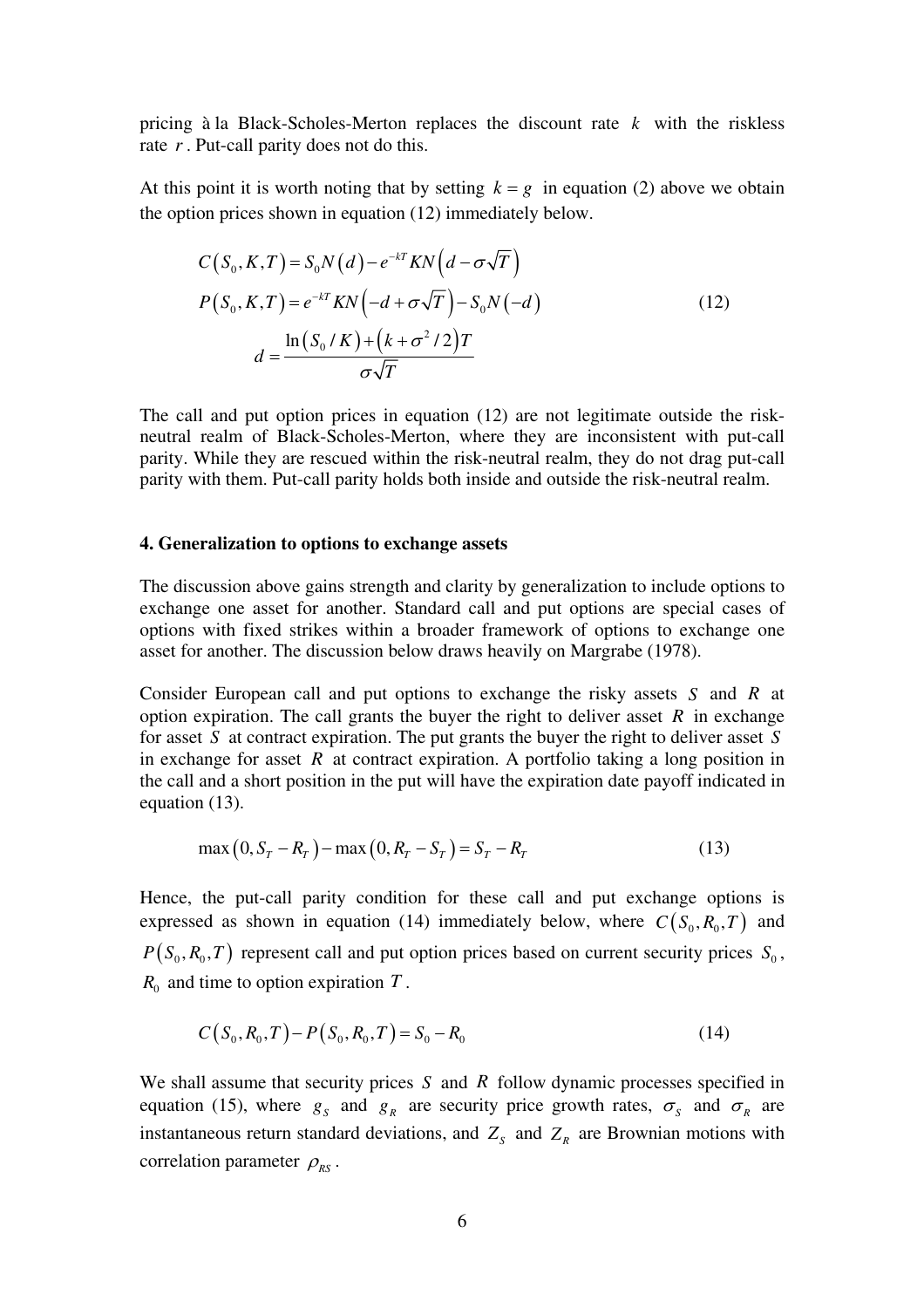$$
dS = (g_s - \sigma_s^2 / 2) Sdt + \sigma_s S \sqrt{dt} dZ_s
$$
  
\n
$$
dR = (g_R - \sigma_R^2 / 2) Rdt + \sigma_R R \sqrt{dt} dZ_R
$$
  
\n
$$
E(dZ_s dZ_R) = \rho_{RS} dt
$$
\n(15)

Given the discount rates  $k_s$  and  $k_R$  for securities S and R, respectively, the actuarial formulas for these call and put exchange options are stated in equation (16) below.

$$
C(S_0, R_0, T) = S_0 e^{(g_S - k_S)T} N(d) - R_0 e^{(g_R - k_R)T} N(d - \hat{\sigma} \sqrt{T})
$$
  
\n
$$
P(S_0, R_0, T) = R_0 e^{(g_R - k_R)T} N(-d + \hat{\sigma} \sqrt{T}) - S_0 e^{(g_S - k_S)T} N(-d)
$$
  
\n
$$
d = \frac{\ln(S_0/R_0) + (g_S - g_R + \hat{\sigma}^2 / 2)T}{\hat{\sigma} \sqrt{T}} \hat{\sigma}^2 = \sigma_S^2 + \sigma_S^2 - 2\rho_{RS} \sigma_S \sigma_R
$$
 (16)

Substituting the asset exchange option price formulas in equation (16) above into the put-call parity condition in equation (14) reveals two constituent parity conditions as shown in equation (17).

$$
S_0 e^{(g_s - k_s)T} N(d) + S_0 e^{(g_s - k_s)T} N(-d) = S_0
$$
  
\n
$$
R_0 e^{(g_R - k_R)T} N(-d + \hat{\sigma} \sqrt{T}) + R_0 e^{(g_R - k_R)T} N(d - \hat{\sigma} \sqrt{T}) = R_0
$$
\n(17)

These constituent parity conditions require that  $g_s = k_s$  and  $g_R = k_R$ , which in turn yields the refined parity conditions in equation (18) below.

$$
S_0 N(d) + S_0 N(-d) = S_0
$$
  
\n
$$
R_0 N(-d + \hat{\sigma} \sqrt{T}) + R_0 N(d - \hat{\sigma} \sqrt{T}) = R_0
$$
  
\n
$$
d = \frac{\ln(S_0 / R_0) + (k_s - k_R + \hat{\sigma} / 2)T}{\hat{\sigma} \sqrt{T}}
$$
\n(18)

Refined call and put exchange option price formulas satisfying the parity conditions in equation (18) above are stated in equation (19) immediately below. These are correct option prices outside the risk-neutral realm of Black-Scholes-Merton.

$$
C(S_0, R_0, T) = S_0 N(d) - R_0 N\left(d - \hat{\sigma}\sqrt{T}\right)
$$
  
\n
$$
P(S_0, R_0, T) = R_0 N\left(-d + \hat{\sigma}\sqrt{T}\right) - S_0 N(-d)
$$
  
\n
$$
d = \frac{\ln(S_0/R_0) + (k_s - k_R + \hat{\sigma}/2)T}{\hat{\sigma}\sqrt{T}}
$$
\n(19)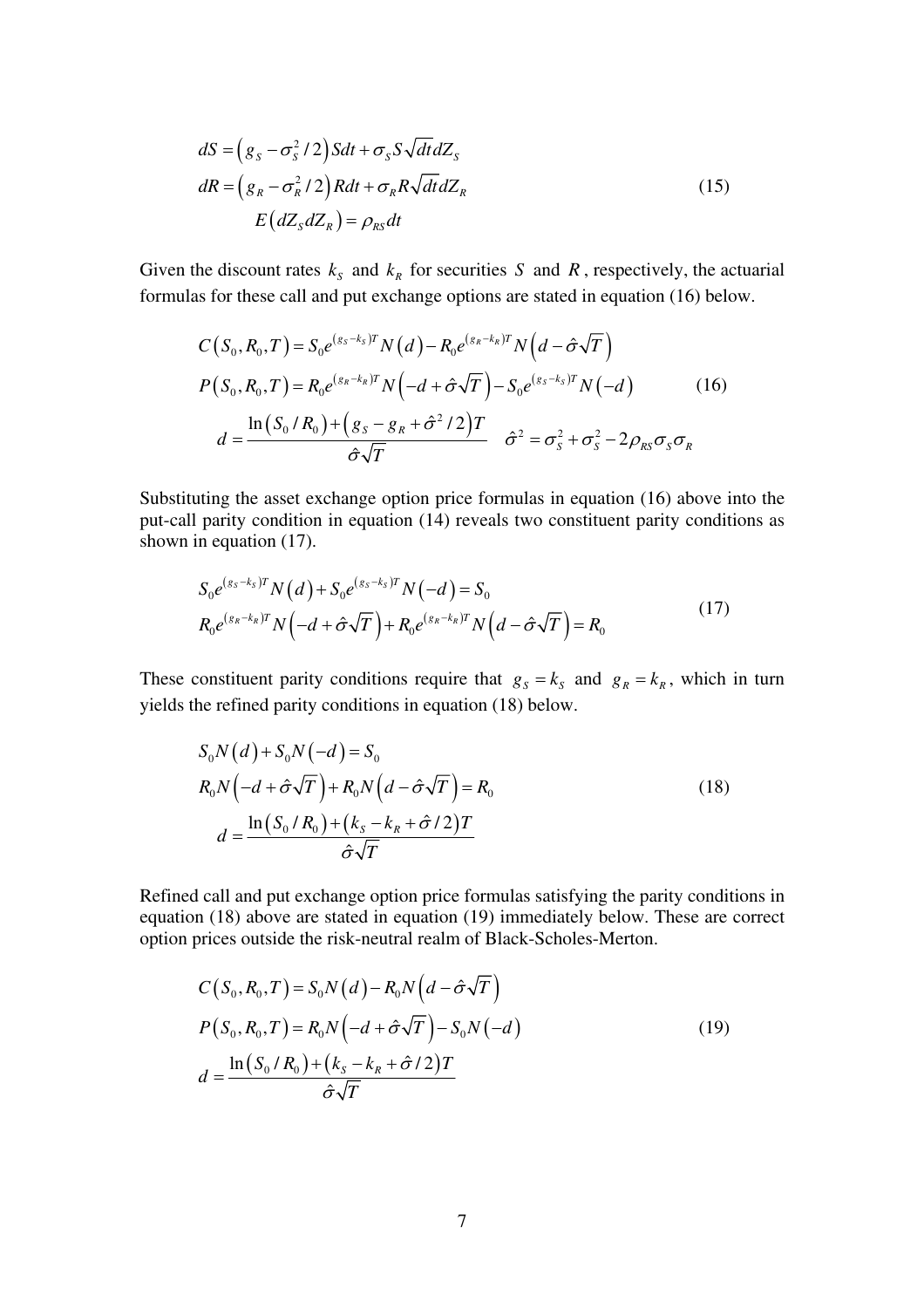Equality of the discount rates  $k_s$  and  $k_R$  is not necessary to satisfy put-call parity. Risk-neutral option pricing à la Black-Scholes-Merton replaces both discount rates  $k_s$ and  $k_R$  with the riskless rate  $r$ . Put-call parity does not do this.

As a final note to this section, again drawing on Margrabe (1978), letting  $\sigma_R \to 0$  in equation (19) to yield  $k_R = r$  and  $R_0 = e^{-rT} K$  we obtain the pricing formulas for call and put options with fixed strikes given earlier in equation (11).

#### **5. Expected holding period return of an option**

Call and put option prices based on different discount rates for the underlying stock and strike prices have practical relevance when we are interested in option price behaviour outside the risk-neutral realm. Rubinstein (1984) provides an interesting application with formulas for expected future call and put option prices based on discount rates  $k$  and  $r$  for the stock and strike prices, respectively. In a notation adapted to the current text, these formulas are shown in equation (20) below, which state the expected future values of call and put options at time *t* given option expiration at time  $T$ , where  $t < T$ .

$$
E(Ct) = ektS0N(d) - e-r(T-t)KN(d - \sigma\sqrt{T})
$$
  
\n
$$
E(Pt) = e-r(T-t)KN(-d + \sigma\sqrt{T}) - ektS0N(-d)
$$
  
\n
$$
d = \frac{\ln(S_0/K) + (k-r)t + (k+\sigma^2/2)T}{\sigma\sqrt{T}}
$$
\n(20)

These expected option prices based on the discount rates  $k$  and  $r$  for the underlying stock and strike prices, respectively, satisfy the following version of put-call parity:

$$
E(Ct) - E(Pt) = ekt St - e-r(T-t) K
$$
\n(21)

Rubinstein (1984) shows that the formulas for expected future option prices can provide expected future returns from investments in call and put options. In the current notation, the annualized expected holding period returns through time  $t$  for standard European call and put options are given in equation (21).

$$
1 + HPR_c = \left(\frac{e^{kt}S_0N(d(k,r)) - e^{-r(T-t)}KN(d(k,r) - \sigma\sqrt{T})}{S_0N(d(r,r)) - e^{rT}KN(d(r,r) - \sigma\sqrt{T})}\right)^{\frac{1}{r}}
$$
  

$$
1 + HPR_p = \left(\frac{e^{-r(T-t)}KN(-d(k,r) + \sigma\sqrt{T}) - e^{kt}S_0N(-d(k,r))}{e^{-rT}KN(-d(r,r) + \sigma\sqrt{T}) - S_0N(-d(r,r))}\right)^{\frac{1}{r}}
$$
(21)  

$$
d(b,a) = \frac{\ln(S_0/K) + (b-a)t + (b+\sigma^2/2)T}{\sigma\sqrt{T}}
$$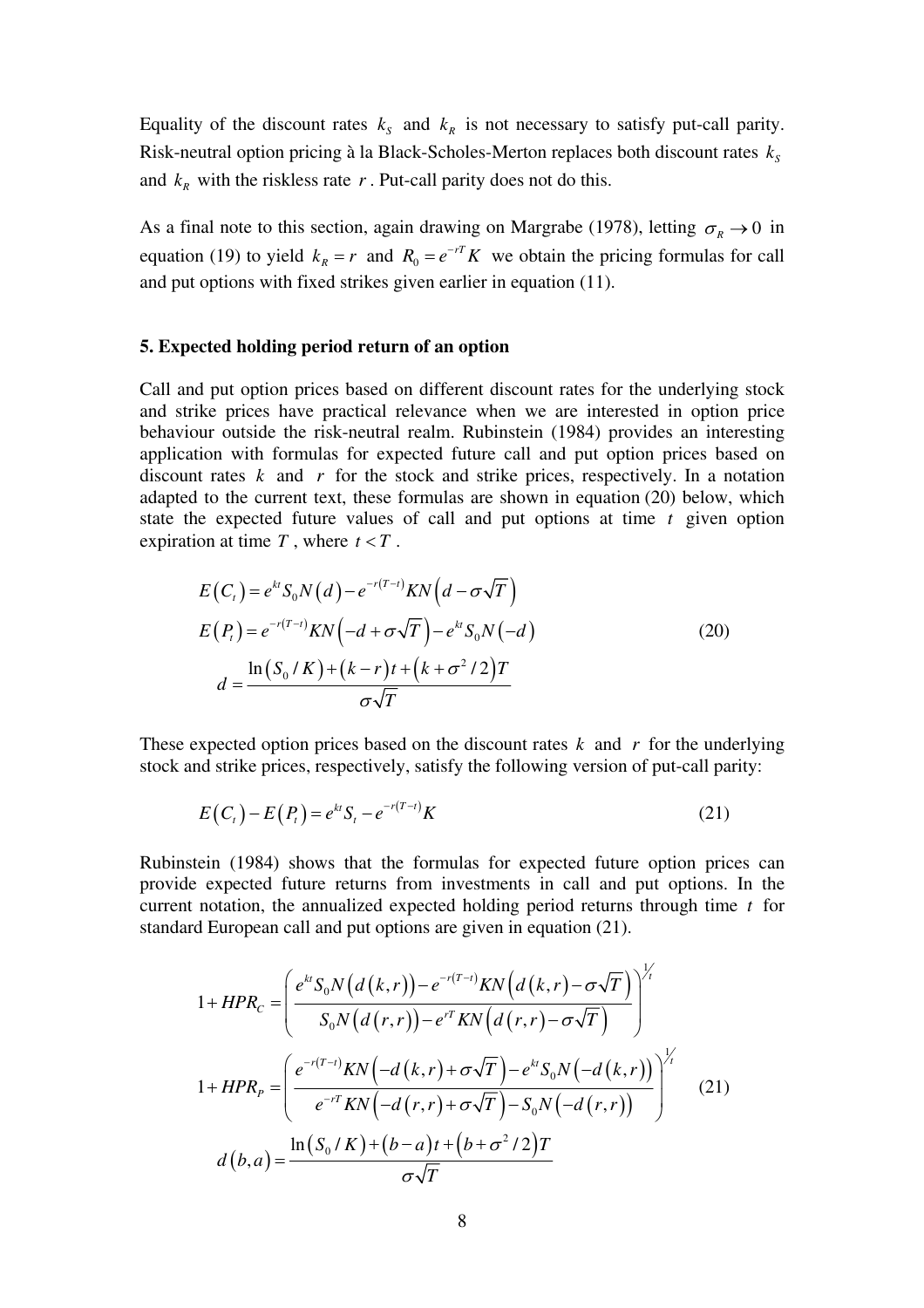It is straightforward to show that expected holding period returns for the asset-ornothing call and put options, i.e.,  $HPR_{AC}$ ,  $HPR_{AP}$ , are:

$$
1 + HPR_{AC} = \left(\frac{e^{kt} N (d (k, r))}{N (d (r, r))}\right)^{\frac{1}{r}} \quad 1 + HPR_{AP} = \left(\frac{e^{-r(T-t)} N \left(-d (k, r) + \sigma \sqrt{T}\right)}{N \left(-d (r, r) + \sigma \sqrt{T}\right)}\right)^{\frac{1}{r}}
$$
\n
$$
d (b, a) = \frac{\ln (S_0 / K) + (b - a)t + (b + \sigma^2 / 2)T}{\sigma \sqrt{T}}
$$
\n(22)

Similarly, expected holding period returns for the strike-or-nothing call and put options, i.e.,  $HPR_{KC}$ ,  $HPR_{KP}$ , are:

$$
1 + HPR_{kc} = \left(\frac{e^{rt}N\left(d\left(k,r\right) - \sigma\sqrt{T}\right)}{N\left(d\left(r,r\right) - \sigma\sqrt{T}\right)}\right)^{\frac{1}{\gamma}}
$$
  

$$
1 + HPR_{kp} = \left(\frac{e^{rt}N\left(-d\left(k,r\right) + \sigma\sqrt{T}\right)}{N\left(-d\left(r,r\right) + \sigma\sqrt{T}\right)}\right)^{\frac{1}{\gamma}}
$$
(23)

#### **6. Conclusion**

Static hedging via put-call parity is not a sufficient theoretical basis for risk-neutral option pricing. We have always used the Black-Scholes-Merton option pricing formula because only the Black-Scholes-Merton formula originates within the dynamic hedging paradigm of risk-neutral option pricing.

#### **References**

Bakshi, G., Cao, C., and Chen, Z.W., 1997, Empirical performance of alternative option pricing models, *Journal of Finance* 52 (December), 2003-2049.

Black, F. and Scholes, M., 1973, The pricing of options and corporate liabilities, *Journal of Political Economy* 81, 637–654.

Boness, A.J., 1964, Elements of a theory of stock option value, *Journal of Political Economy* 81(3), 637–654.

Bossaerts, P. and Hillion, P., 1997, Local parametric analysis of hedging in discrete time, *Journal of Econometrics* 81, 243-272.

Boyle, P., and Vorst, T., 1992, Option replication in discrete time with transactions costs, *Journal of Finance* 47(1), 271–293.